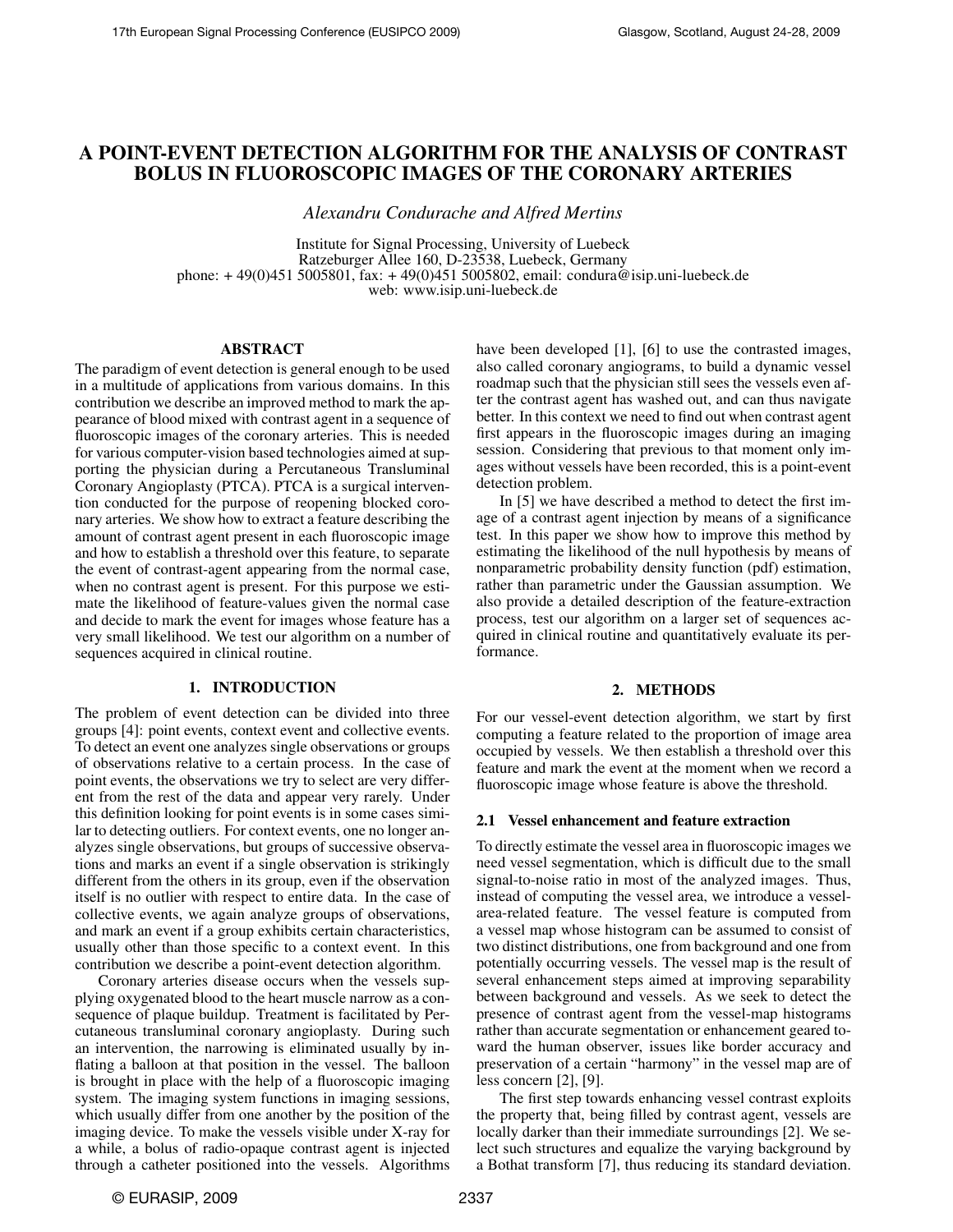

Figure 1: Coronary angiogram (a) and result of morphological processing (b).

The Bothat transform preserves though the grey level difference between background and vessels. This transform applied to image *I* is defined as:

$$
B(I) = (I \bullet \mathcal{B}) - I \tag{1}
$$

the difference between the closing of the original image by the structuring element  $\mathscr{B}$  and the image itself.  $\mathscr{B}$  has a circular shape slightly larger than the largest vessel. In the end we invert the image, such that vessels are again darker than background. A processing example is shown in Figure 1. The purpose of the next enhancement steps is to transform the additional absorption of contrasted vessels such that its mean is considerably larger than the background mean.

An additional clue to vessels is their mostly strong and jerky motion, which is caused by the beating heart [2] and shifts them quickly over a distance of several vessel diameters. When the vessel moves to a new position, absorption at this position will increase due to the contrast agent within the vessel. Therefore, when calculating the pixelwise difference image between any given current image *I<sup>C</sup>* and its predecessor  $I_P$ , pixels with the new vessel positions will tend to exhibit negative differences, while the vessel positions in the previous image will tend to show positive differences. This effect is even more pronounced in rescaled Bothat-transformed angiograms, since the Bothat transform reduces background structures that would otherwise cause clutter in the difference images. In a second motion-based vessel-enhancement step, we therefore clip positive values in the difference images  $D(I_C, I_P) = B(I_C) - B(I_P)$  to zero, and add this result to the current transformed image:

$$
M(I) = B(I_C) + D_{\leq 0}(I_C, I_P)
$$
 (2)

Consequently, the moved vessel-tree regions will become darker than before. Local minima of small extent present in the clipped difference image  $D_{\leq 0}(I_C, I_P)$ , which are unlikely to be caused by moving vessels, are removed by a morphological closing with a  $3 \times 3$  structuring element. A block diagram of the processing chain and a processing result are shown in Figure 2.

The Bothat transform selects all dark background structures comparable in size with the vessels including some which are not genuine vessels but vessel-like artifacts (i.e. vessel noise). As the motion-based enhancement step is effective only for moved vessels, such noise still affects motionless vessels. These noise structures have a small surface, are dark but somewhat less contrasted than comparable vessels, have mostly diffuse edges, and their shape is mostly



Figure 2: Block diagram of spatiotemporal filtering (a) and filtration result (b).



Figure 3: Block diagram of derivative processing (a) and final vessel map (b).

patch-like although some of them can be elongated and thin. The patch-like vessel noise is due to the soft-tissue that the X-rays encounter on their way through the body and is thus ubiquitous. The surface it covers varies from image to image as a consequence of the motion induced by the heart and by the respiration. The elongated vessel noise is mainly due to bone-tissue, it does not cover such a large area, it is localized, and its surface is approximately constant. By contrast to the patch-like noise, the influence of the elongated noise on our algorithms can be ignored.

In the third and last vessel enhancement step, we attenuate the patch-like noise. For this purpose, starting from the result of the Bothat transform, we compute first the gradientnorm and add it to the second derivative [10, 13] using empirically determined weights:

$$
E(I) = 0.55 \|\nabla B(I)\| + 0.45 \Delta B(I)
$$
 (3)

Then, we multiply this result pixelwise  $\circled{c}$  with the result of the motion-based enhancement to finally obtain the vessel map:

$$
V(I) = E(I) \odot M(I) \tag{4}
$$

 $E(I)$  is equivalent to a logical OR operation between the results of the gradient-norm, which responds to contrasted structures with sharp edges but does not respond to vessellike ridge-profiles, and the second derivative, which does. Each operation responds to different vessel characteristics, by combining them we increase the robustness of our method.  $V(I)$  is the equivalent of a logical AND operation between the result of the derivatives-based enhancement and that of the motion-based enhancement, and is justified by the fact that each procedure is based on different vessel properties, which are thus brought together. To correctly apply the AND operation, the result of the motion-based enhancement is rescaled before multiplication so that vessels are brighter than background. A block diagram of the processing chain and a vessel-map result are shown in Figure 3.

To detect interventional images where contrast agent is also present, we desire a feature that reaches its peak once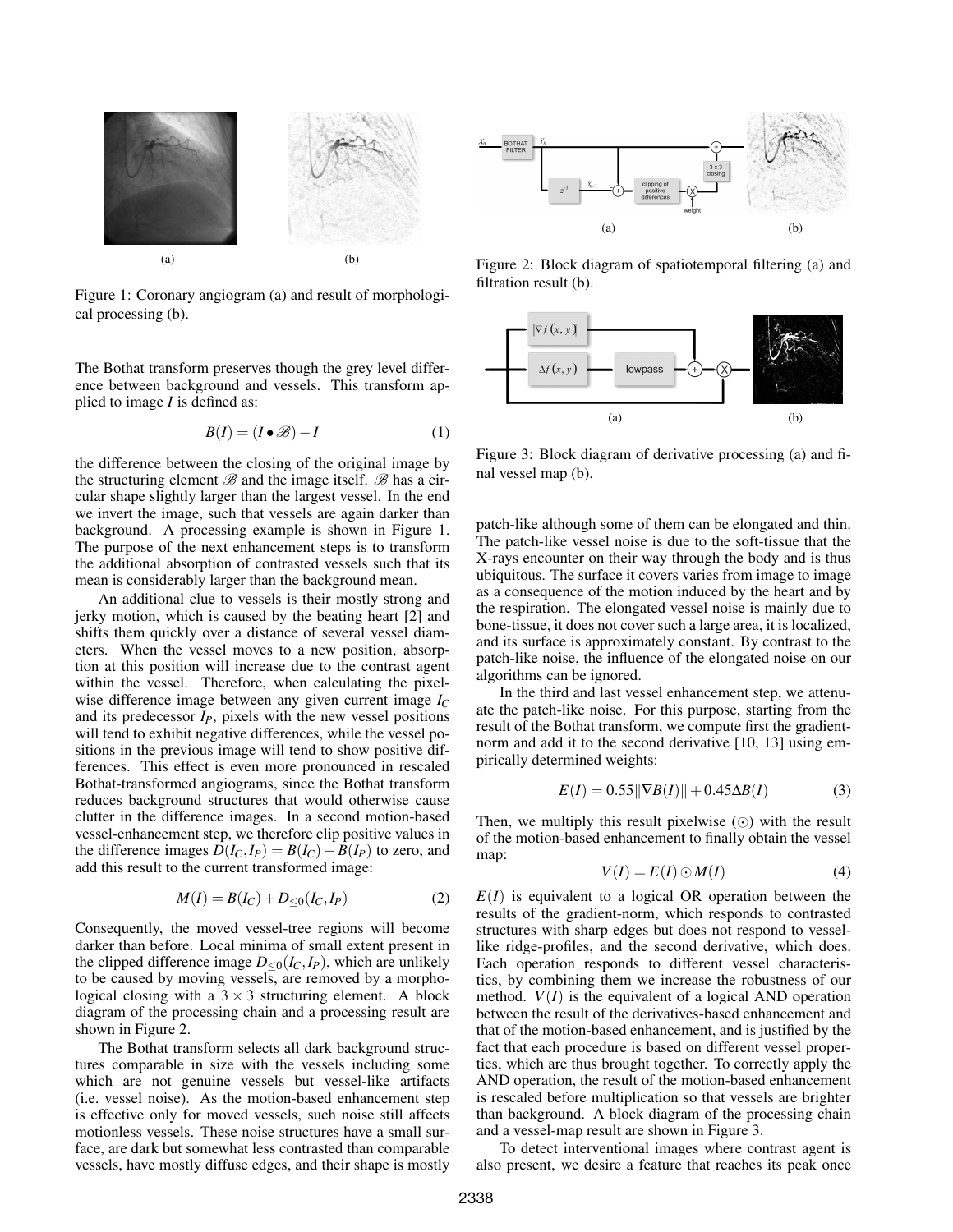the slightest trace of contrast agent appears. As the area still influenced by vessel noise in an angiogram is about one percent, we choose the 98 percentile as feature. Then, for images where contrast agent is present, where more than two percents of all pixels in the analyzed image have high intensities, the feature will exhibit higher values than for images that show no vessels.

## 2.2 A nonparametric maximum-likelihood method for vessel-event detection

The 98-percentile feature ideally builds a separable feature space, as an image either shows some vessel structures or shows only background. The 98 percentile is linked to the vessel area. When contrast agent is injected into the vessels, the 98 percentile increases rapidly as it is computed from gray levels that are characteristic for pixels belonging to the large, well-contrasted vessels.

Our problem can be also formulated like a binary classification problem, where we try to separate vessel images from background images. To find the optimal percentile threshold *T* that separates these two classes we need to know something about them. This knowledge is usually extracted from a sample of our feature space that covers both classes. However, it is very difficult to obtain such a sample here, because:

- 1. the strong intervention variability requires each case to be treated independently, and thus it is pointless to gather data from several patients, design a classifier and use it on other patients.
- 2. the analysis of fluoroscopic on-line images clearly requires a strictly causal processing, and thus one cannot wait until the end of the sequence to analyze it.

All images recorded until the vessels appear show only the background, therefore we formulate our problem like an event-detection problem and consider that an image showing no vessels represents the normal case, and an image with vessels represents the event. Usually there are 10 to 15 seconds from the moment a recording begins until vessels appear. By a frame rate of at least 12 fps, this gives us quite a large sample of background images that in turn makes possible the computation of the likelihood of the vessel feature given the background class. We can thus model the pdf of the "normal" case and mark the event as soon an image is recorded whose feature has a small likelihood.

This likelihood approach to point-event detection is similar to a significance test [11] whose null hypothesis  $H_0$  is that the investigated image shows no vessels [5].

 $p(y(n)|H_0)$  is estimated from the samples acquired during the first seconds of an imaging session. Instead of assuming this pdf to be Gaussian and estimate it parametrically, we propose here to estimate it nonparametrically by kernel smoothing. For this purpose we use the Epanechnikov kernel, that is defined as [8]:

$$
K_E = \begin{cases} \frac{3}{4} \cdot (1 - x^2) & \text{for} \quad |x| \le 1 \\ 0 & \text{else} \end{cases} \tag{5}
$$

A plot of the kernel is known in Figure 4.

The nonparametric estimate of  $p(y(n)|H_0)$  is then computed by the function [14]:

$$
f(x) = \frac{1}{n \cdot h} \cdot \sum_{i=1}^{n} K_E \left( \frac{x - x_i}{h} \right) \tag{6}
$$



Figure 4: The Epanechnikov kernel.

where  $n$  is the total numbers of components in the sample and *h* is the kernel bandwidth.

The bandwidth is fixed and is computed as [14]:

$$
h = \left[\frac{8 \cdot \sqrt{\pi} \cdot R(K_E)}{3 \cdot \mu_2^2(K_E) \cdot n}\right]^{\frac{1}{5}} \cdot \hat{\sigma}
$$
 (7)

with

$$
\hat{\sigma} = \frac{SQR}{\Phi^{-1}\left(\frac{3}{4}\right) - \Phi^{-1}\left(\frac{1}{4}\right)}\tag{8}
$$

where *SIQR* is the sample interquartile range,  $\Phi^{-1}(p) = \sqrt{p}$  $\overline{2} \cdot erf^{-1}(2 \cdot p-1), p \in (0,1)$  is the quantile function of the normal distribution,  $R(K_E)$  is defined as  $R(K_E) = \int K_E^2(z) dz$ and  $\mu_2(K_E)$  as  $\mu_2(K_E) = \int z^2 \cdot K_E(z) dz$ . *h* was shown to minimize the estimator error for kernels with fixed bandwidth.

The event-threshold *T* is determined such that the probability of  $y(n)$  exceeding *T* given  $H_0$  is  $\alpha$ , the significance level. A typical value for  $\alpha$  is  $\alpha = 1 \cdot 10^{-4}$ . *T* is computed by inverting  $Pr(y(n) > T | H_0) = \alpha$  based on  $p(y(n)|H_0)$ . As soon as the 98-percentile  $y(n)$  exceeds this threshold, we mark the vessel-event at the corresponding image.

To improve detection, before hypothesis testing we attenuate the inherent variation of the feature curve by filtering with a time-varying causal recursive first-order low-pass filter. A feature curve before and after filtering is shown in Figure 5. The difference equation characterizing this filter is:

$$
y(n) = a(n)x(n) + (1 - a(n))y(n-1)
$$
 (9)

where:  $a(n) = \begin{cases} k \in [0,1) & \text{if } x(n) - x(n-1) \leq 3\hat{\sigma} \end{cases}$ 1 else

with  $\hat{\sigma}$  the standard deviation estimated for the null hypothesis from the first images of the sequence, as described in equation (8). The filter thus smoothes within stationary time intervals, but preserves what it assumes to be a transition.

#### 3. EXPERIMENTS AND DISCUSSION

We have detected contrast-injections in 18 sequences. The sequences were recorded during nine different interventions. All sequences were acquired under similar conditions, i.e., constant X-ray dosage, no patient nor table movement. Thus, the percentile-based feature responds only to variations of the observable vessel surface. The patients were mostly allowed to breath freely, but in some cases they were required to hold their breath. Some patients had also an open-heart surgery,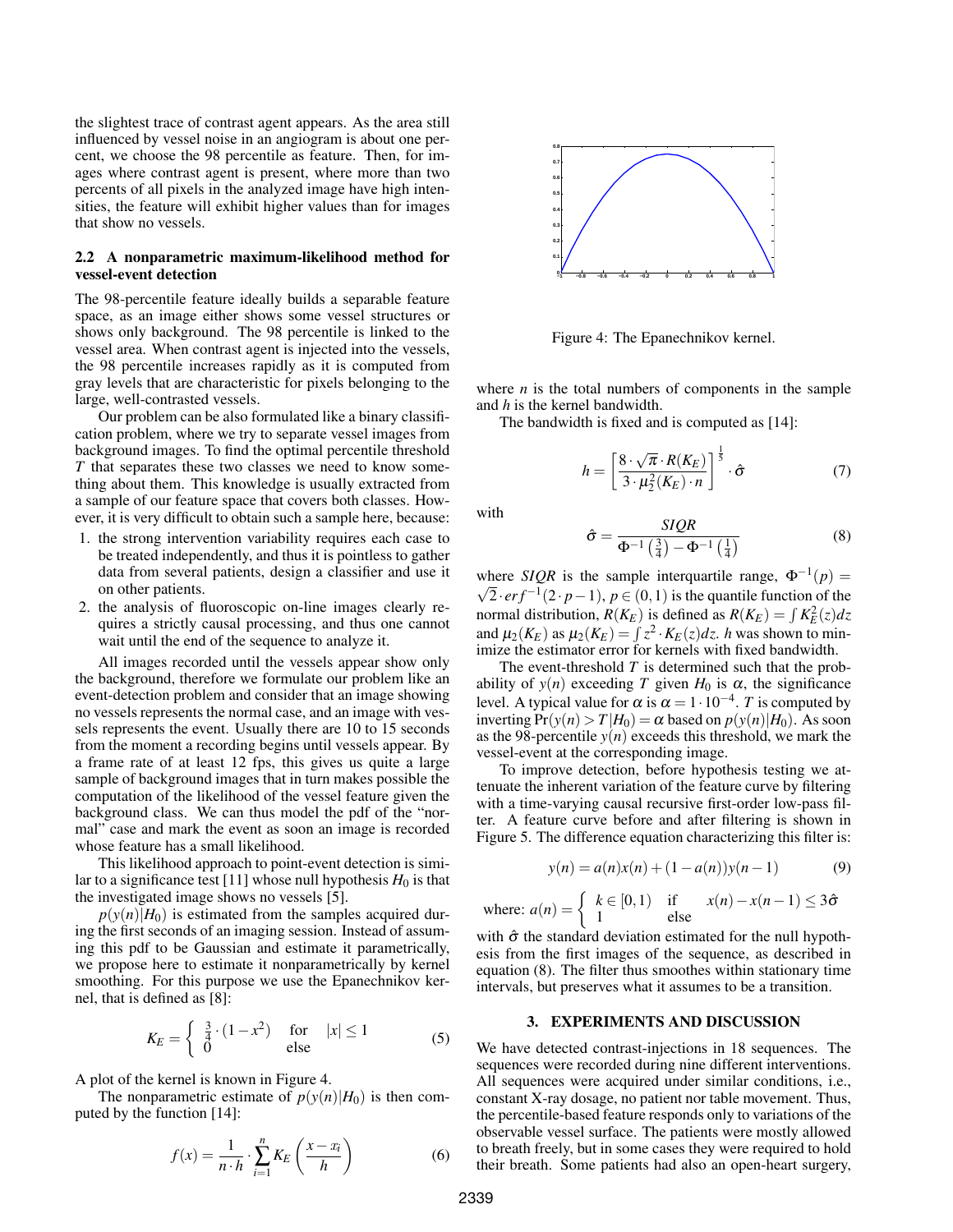

Figure 5: 98 percentile feature curve before (a) and after (b) filtration for an interventional sequence. The vessel event is marked by a bullet on the filtered feature curve.

and the sewing wires were visible in the analyzed sequences. The analyzed sequences contained images with a resolution of  $512 \times 512$  pixels and were quantized to eight bits. To compute the vessel map the same parameters set was used for all sequences. In our experiments, the maximum vessel diameter was 19 pixels. The window size of the Bothat operator was thus chosen to be  $21 \times 21$  pixels. We chose empirically  $k = 0.1$  for the low-pass filter.

The significance level was:  $\alpha = 3 \cdot 10^{-3}$ . The size of the kernel was:  $h = 2.3684$ , computed as average value over six sequences. During testing,  $\alpha$  and  $h$  were held constant for all sequences. Alternatively we have also conducted experiments where *h* was computed for each analyzed sequence independently. The classification results do not change, however such an approach is more robust, as the algorithm adapts better to the data.

For the learning phase we take 72 images, which are acquired over a period of six seconds, with a frame rate of 12fps. This is justified by the need to sample at least one complete respiration cycle, considering that under normal circumstances, a human breathes between 15 to 20 times a minute.

The algorithms described in this contribution give the solution to a classification problem  $-$  i.e. for each new image decide if it shows any vessels. We evaluate them using discrepancy methods [3], [15], by analyzing the frequency of correct and incorrect decisions relative to a golden standard [12]. The golden-standard was achieved after detecting per expert-visual analysis the first image which shows vessels. Taking into consideration the variability of such a visual segmentation, we consider that the automatic detection was successful if it falls in an interval of plus/minus two images from the expert-reference. In all sequences the detection was successful.

We have segmented the 18 sequences currently available to us also with the algorithm described in [5], where the likelihood of the normal case is estimated parametrically under the Gaussian assumption. It detected the vessel-event correctly only in 15 sequences, which means that on this data set, the new algorithm represents a 20% improvement over the old one.

### 4. CONCLUSIONS

Our vessel-event detection algorithm works under a set of assumptions. The most important one is that the first six seconds of an imaging session show no vessels. As in this

interval we collect our "training" data, it should include a good sample of the normal case and cover a few heart beats and a full respiration cycle. This is particularly needed for projection angles which permit also the visualization of the diaphragm, as in this case, the 98-percentile follows the variation of the projected diaphragm area. We believe that this is a consequence of the automatic gain control unit trying to compensate the variation of the image brightness caused by the moving diaphragm.

The contrast agent that reaches the vessels mixes with blood and is carried away by this, thus at the end of the imaging session, there is usually no contrast agent left into the vessels. However, the contrast agent present in the catheter is not washed away by blood. If a new imaging session begins with the catheter with contrast agent in place, then there will be something similar to vessels visible from the very beginning. By handling each imaging session independently, we are also robust against this case and can detect the moment when contrast agent reaches the vessels, even if some parts of the catheter with contrast agent in it are visible in the analyzed sequence.

In this contribution, we estimate the pdf of the feature given the normal case nonparametrically. Nonparametric estimation provides a better, robuster statistical model for the specific problem we are dealing with. This leads to better results in comparison to a parametric approach. Using the Epanechnikov kernel, the estimation result does no longer have an infinite support. We have chosen this specific kernel, also because it was proven to fulfill some optimality criteria for nonparametric density estimation [14]: it minimizes the mean squared error of the estimator.

#### **REFERENCES**

- [1] T. Aach, A. P. Condurache, K. Eck, and J. Bredno. Statistical-model based identification of complete vessel-tree frames in coronary angiograms. In *Electronic Imaging 2004: Computational Imaging II*, volume 5299, pages 283–294, San Jose, CA, USA, January 18–22 2004. SPIE.
- [2] T. Aach, C. Mayntz, P. Rongen, G. Schmitz, and H. Stegehuis. Spatiotemporal multiscale vessel enhancement for coronary angiograms. In *Medical Imaging: Image Processing*, volume 4684, pages 1010– 1021, San Diego, CA, USA, February, 23–28 2002. SPIE.
- [3] J. S. Cardoso and L. Corte-Real. Toward a generic evaluation of image segmentation. *IEEE Transactions on Image Processing*, 14(11):1773–17872, 2005.
- [4] V. Chandola, A. Banerjee, and V. Kumar. Anomaly detection: A survey. Technical report, University of Minnesota - Computer Science and Engineering Technical Report, 2007.
- [5] A. P. Condurache, T. Aach, K. Eck, and J. Bredno. Fast detection and processing of arbitrary contrast agent injections in coronary angiography and fluoroscopy. In *Proceedings of BVM-2004*, pages 5–9, Berlin, Germany, March 29–30 2004. Springer.
- [6] A. P. Condurache, T. Aach, K. Eck, J. Bredno, and T. Stehle. Fast and robust diaphragm detection and tracking in cardiac X-ray projection images. In *Medical Imaging 2005: Image Processing*, volume 5747,